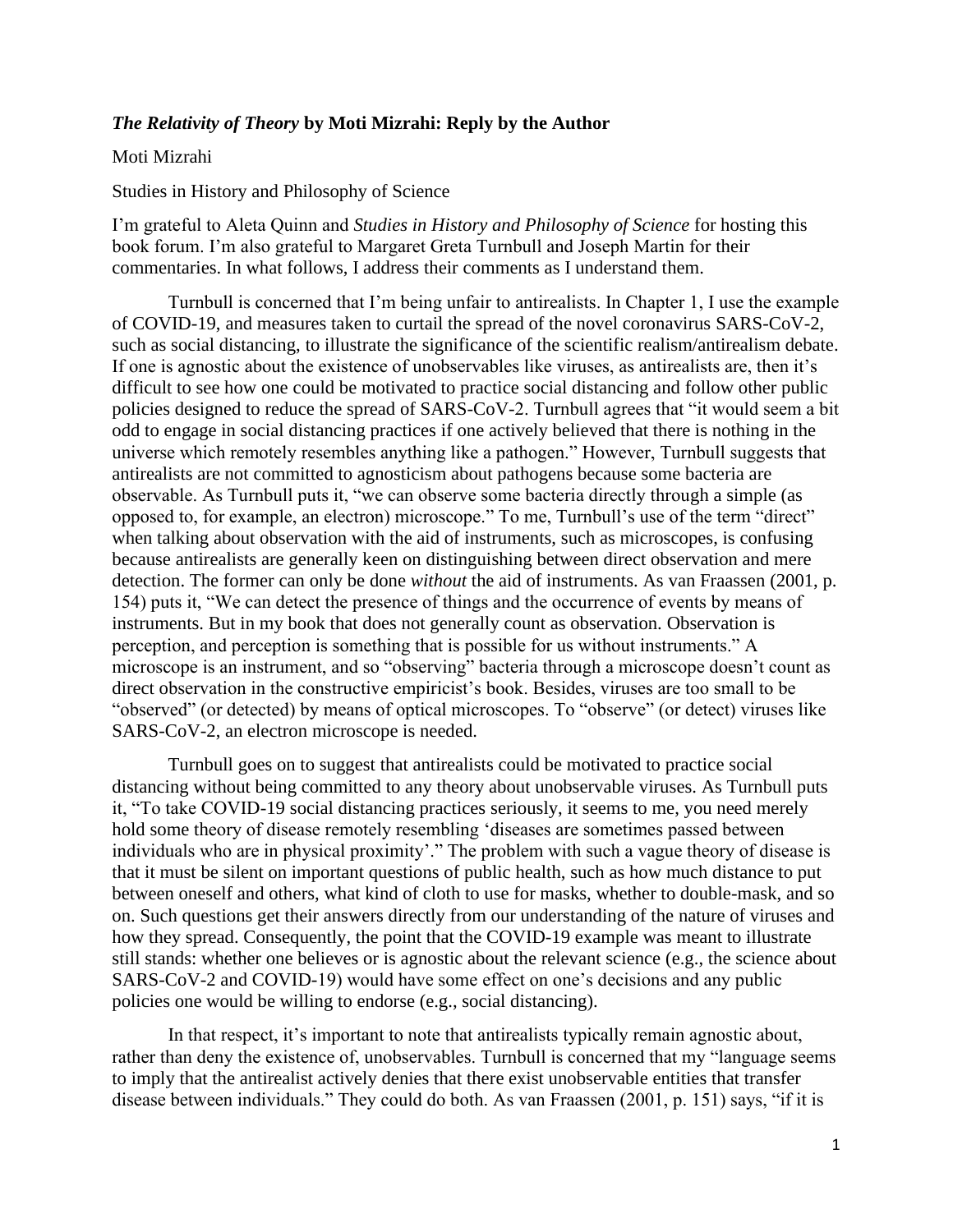unobservable then it is possible *to be agnostic about its reality*, even possible *to say that it does not exist*" (emphasis added). Both suspension of belief (agnosticism) and disbelief, however, would be rather poor motivators for action. For example, I have no belief or disbelief in aliens. For all I know, aliens may or may not exist, and I have no inclination either way. In that case, it would be very odd indeed if I were to behave as if aliens exist. Suppose that I were to take extra measures to always be with others, and never alone, so as not to get abducted by aliens. Such behavior would be very strange, given that I'm agnostic about the existence of aliens. Similarly, physically distancing oneself from others, wearing masks when around other people, and taking other measures to reduce the spread of SARS-CoV-2 and to protect oneself from COVID-19 would be very strange behaviors for someone who is agnostic about viruses like SARS-CoV-2 that cause infectious diseases like COVID-19.

Finally, Turnbull suggests that antirealists can be realists about disease transference but agnostic about the nature of such transference. As Turnbull puts it, "the antirealist is not bound by her antirealism to hold the view that disease transference does not occur when individuals are in physical proximity. She need merely suspend judgment about the nature of that disease transference. Presumably it is observable to her that she has contracted an illness some days after observing a person in close physical proximity to her coughing." First, if antirealists were to reason as Turnbull suggests, but without the theoretical background of virology, they would seem to be committing the *post hoc* fallacy. The mere occurrence of one event following another event doesn't mean that the two events are causally connected, unless there is an understanding of the causal mechanisms at work. Of course, antirealists are agnostic about the causal mechanisms at work, namely, viruses, so such a causal inference is not available to them.

More importantly, I don't think that disease transference would count as observable in the antirealist's book. Sickness, or rather some physical symptoms of sickness, such as vomiting and diarrhea, are observable. But the transfer of disease from one person to another would not count as directly observable in the antirealist's book. And "if it is unobservable then it is possible to be agnostic about its reality, even possible to say that it does not exist" (van Fraassen 2001, p. 151). Consequently, I still think that the stakes are high when it comes to the scientific realism/antirealism debate. Suspension of belief (agnosticism) in the theoretical posits of science cannot seem to motivate people to act in accordance with the recommendations of science. In fact, it wouldn't be unreasonable to suggest that many of the people who think that COVID-19 is a "hoax" are those who refuse to practice social distancing and wear masks in public.

Unlike Turnbull, Martin approaches my book "as a historian," "not as a philosopher." He takes issue with what I say about the role of historical evidence in the scientific realism/antirealism debate. Martin provides an argument whose conclusion is that positions "in the realism/antirealism issue should account for known relevant historical evidence." But that is precisely the problem. Both realist and antirealist positions account for the relevant historical evidence. Antirealists claim that some historical case study cannot be accommodated by scientific realism, and realists reply that it can be. For example, Laudan (1981, p. 33) argues that realism cannot accommodate the case of "the phlogiston theory of chemistry," and Ladyman (2011, p. 87) argues that "the case of phlogiston theory is shown to be readily accommodated by ontic structural realism." If competing theories accommodate or account for the same evidence, then *that evidence* is not decisive, i.e., it doesn't favor one theory over the other.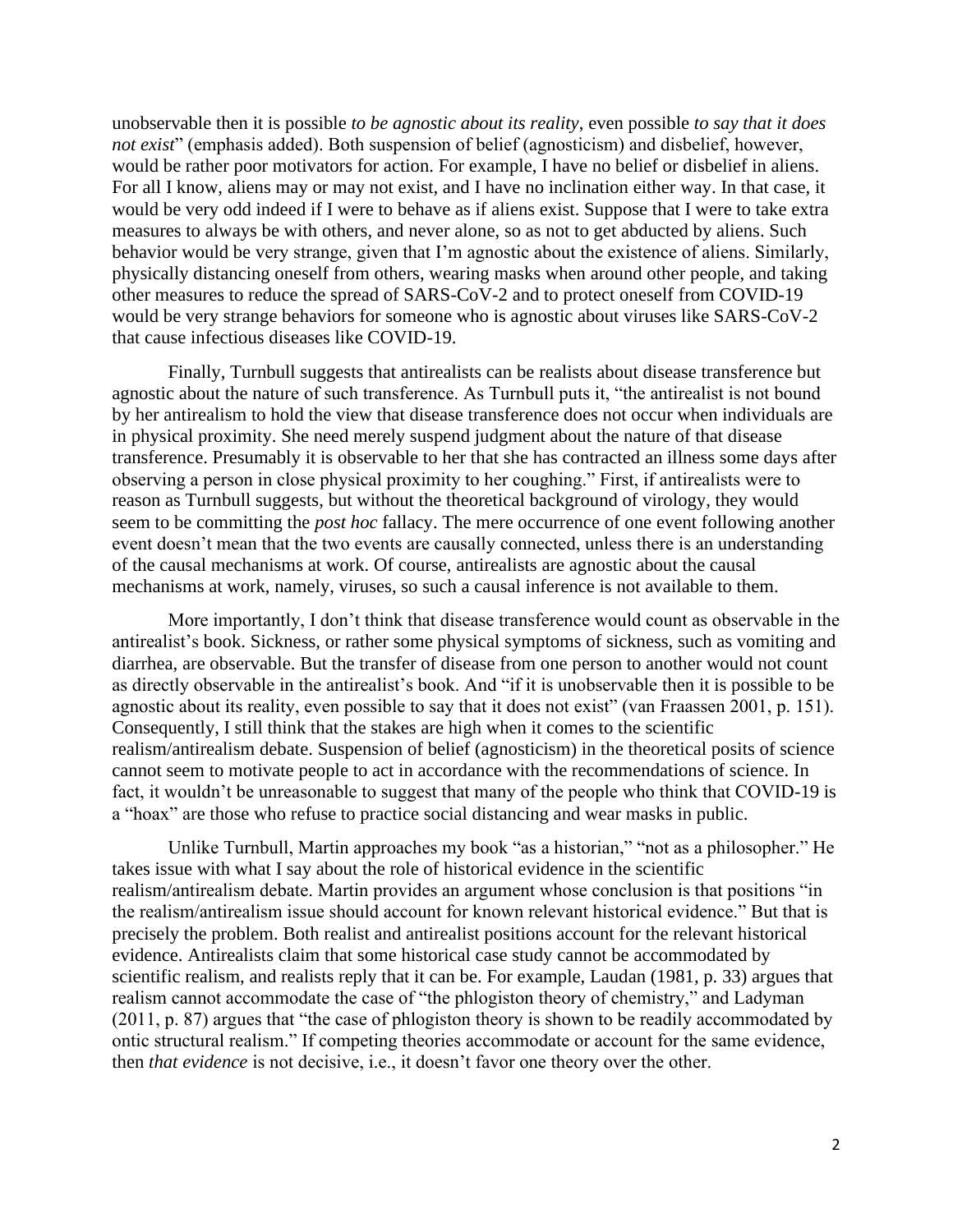Contrary to what Martin claims, then, I'm not suggesting that we should "*disregard the [historical] data entirely!*" Rather, my argument is that historical evidence is not decisive, i.e., it doesn't favor realism over antirealism (and vice versa), because both realist and antirealist positions account for the historical evidence. If realism and antirealism are epistemically indistinguishable, given that they are equally well supported by the *historical* evidence, then there are no positive *historical* reasons to believe one over the other. This is a version of the familiar underdetermination of theory by evidence argument but applied to *historical evidence* as it is used in the scientific realism/antirealism debate. Indeed, it has been a feature of the debate that, looking at the historical record of science, realists see success, whereas antirealists see failure. If realists can select historical facts and case studies from the history of science that support a realist position about science, whereas antirealists can select historical facts and case studies from the history of science that support an antirealist position about science, then historical facts and case histories do not favor one position over the other. This doesn't mean that historical evidence should be disregarded entirely. But it does mean that historical evidence is indeterminate between realist and antirealist positions about science.

If arguments from historical evidence are not decisive, then we need different kinds of arguments to move the scientific realism/antirealism debate forward. That is precisely what the arguments for Relative Realism aim to accomplish. The arguments for Relative Realism are not inductive arguments from historical case studies. Nor are they inferences to the best explanation. Rather, they are *deductive* arguments from the comparative nature of theory evaluation and the relative nature of the predictive success of scientific theories. As such, they are arguments that proceed from premises that both realists and antirealists could accept, and thus move the debate forward.

In his commentary, Martin says nothing about my other arguments concerning the use of historical evidence in the debate, specifically those about the kind of support case studies are supposed to give to philosophical theories about science. For case studies are "particular, detailed descriptions of scientific activity" (Currie 2015, p. 553), whereas realism and antirealism are general theories about the nature of science. So, "How much support [if any] does a single case study (or even a number of case studies) provide a general principle about the nature of science?" (Bishop and Trout 2002, S204). A particular, detailed description of scientific activity cannot provide *valid deductive support* for a general principle about the nature of science because a particular description doesn't entail a general principle. And a particular, detailed description of scientific activity cannot provide *strong inductive support* for a general principle about the nature of science because to generalize from a particular description is to commit the fallacy of hasty generalization. So, even if historical case studies *should* play an evidential role in the debate, it's not clear what kind of support they could provide to general theories about the nature of science, such as realism and antirealism. Reciting Lakatos' (1970) dictum is not enough. Those who want to secure an evidential role for historical case studies in the debate need to demonstrate precisely what sort of evidential support a historical case study can give to general theories about the nature of science.

Finally, Martin mentions that he has "some reservations about relative realism," although he doesn't articulate them. He also mentions in passing that "most realists would reject" the notion of comparative truth, but he doesn't say why. However, as I argue in the book, with textual evidence, realists would probably accept the notion of comparative truth because they accept that theory evaluation in science is comparative. For example, according to Musgrave